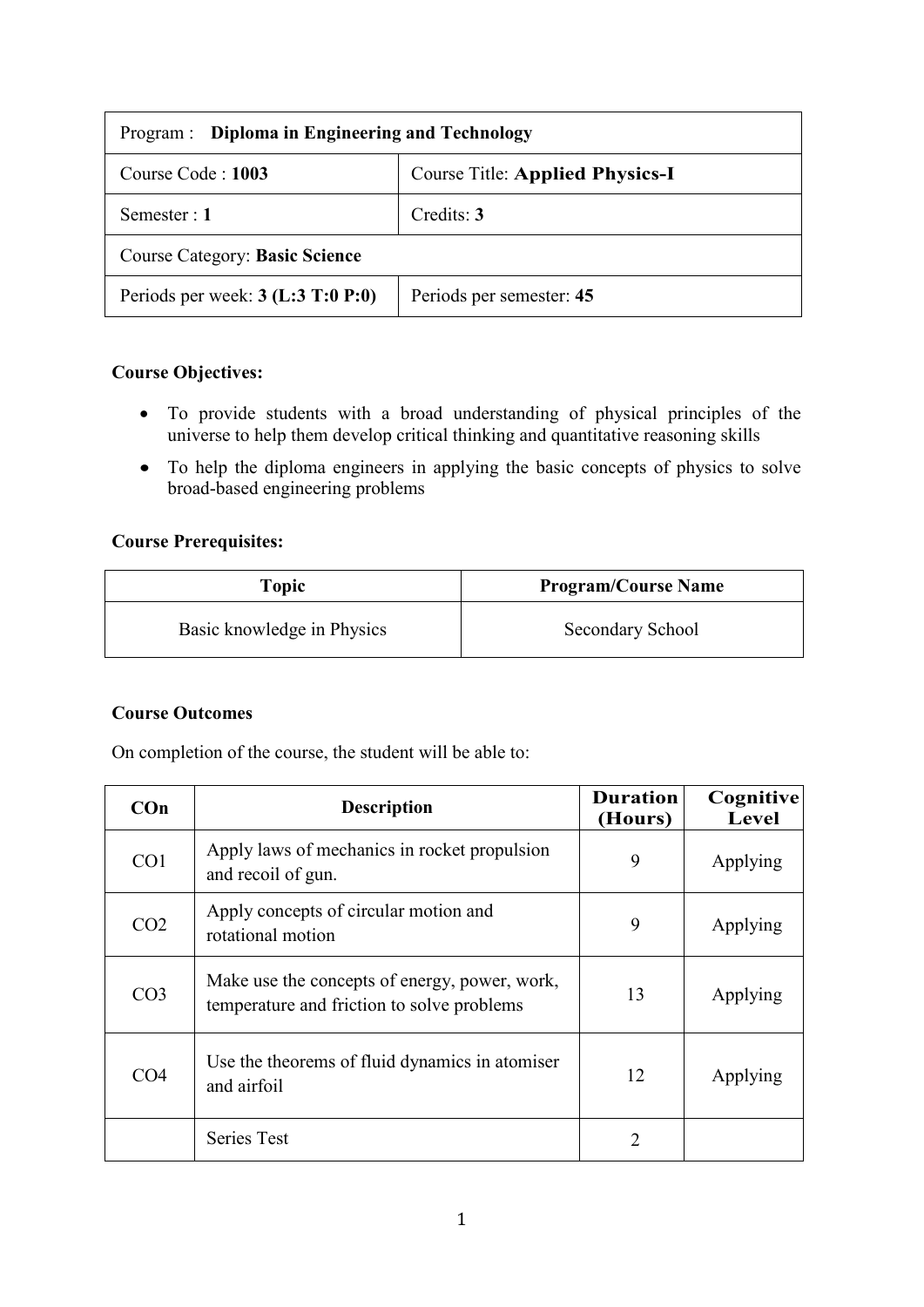### **CO-PO Mapping**

| Course<br><b>Outcomes</b> | <b>PO1</b> | PO2 | PO <sub>3</sub> | PO <sub>4</sub> | PO <sub>5</sub> | <b>PO6</b> | PO <sub>7</sub> |
|---------------------------|------------|-----|-----------------|-----------------|-----------------|------------|-----------------|
| CO <sub>1</sub>           | 3          |     |                 |                 |                 |            |                 |
| CO <sub>2</sub>           | 3          |     |                 |                 |                 |            |                 |
| CO <sub>3</sub>           | 3          |     |                 |                 |                 |            |                 |
| CO4                       |            |     |                 |                 |                 |            |                 |

### 3-Strongly mapped, 2-Moderately mapped, 1- Weakly mapped

#### **Course Outline**

| <b>Module</b><br><b>Outcomes</b> | <b>Description</b>                                                                                                                 | <b>Duration</b><br>(Hours)  | Cognitive<br>Level |
|----------------------------------|------------------------------------------------------------------------------------------------------------------------------------|-----------------------------|--------------------|
| CO <sub>1</sub>                  | Apply laws of mechanics in rocket propulsion and recoil of gun                                                                     |                             |                    |
| M1.01                            | Discuss various physical quantities<br>and their units.                                                                            | 1                           | Understanding      |
| M1.02                            | Identify types of errors in<br>measurements and apply it to calculate<br>errors in laboratory experiments.                         | $\mathcal{D}_{\mathcal{L}}$ | Applying           |
| M1.03                            | Differentiate a physical quantity into<br>scalar and vector and discuss various<br>methods of vector addition.                     | $\overline{2}$              | Understanding      |
| M1.04                            | Apply Newton's laws of motion and<br>law of conservation of linear<br>momentum to describe rocket<br>propulsion and recoil of gun. | $\overline{4}$              | Applying           |

### **Module 1:**

Physical quantities - Fundamental and derived, Units and systems of units (CGS, MKS and SI units),

Measurements - Errors in measurements- systematic and random errors (qualitative idea only), absolute error, relative error, percentage error, numerical problems

Scalar and Vector quantities - Representation of vector, Collinear vectors, Coplanar vectors, equal vectors, unit vectors. Addition and Subtraction of Vectors, Triangle and Parallelogram law of addition, Resolution of a Vector.

Equations of motion (elementary idea), Newton's laws of motion (no derivation), Force, Momentum, Statement and derivation of conservation of linear momentum, its applications - recoil of gun and rocket propulsion, Impulse and its examples (numerical problems related to force and momentum).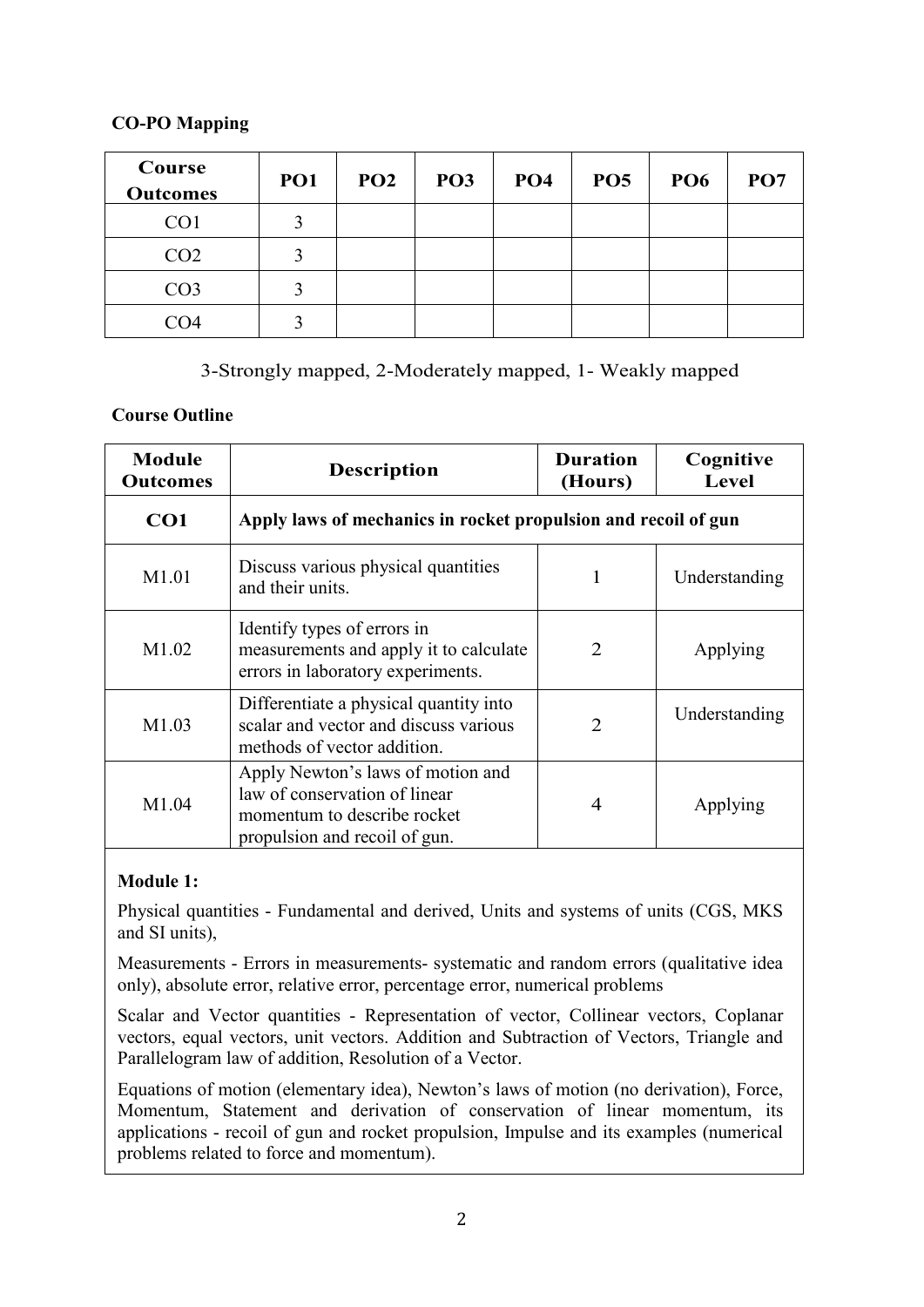| CO <sub>2</sub>   | Apply concepts of circular motion and rotational motion                                                                  |   |               |
|-------------------|--------------------------------------------------------------------------------------------------------------------------|---|---------------|
| M <sub>2.01</sub> | Describe basic concepts of circular<br>motion and its application in the case of<br>banking of roads and railway tracks. | 4 | Applying      |
| M2.02             | Explain rotational motion and theorems<br>of moment of inertia.                                                          | 3 | Understanding |
| M <sub>2.03</sub> | Discuss the conservation of angular<br>momentum and torque in rotational<br>motion.                                      | 2 | Understanding |
|                   | Series $Test - I$                                                                                                        |   |               |

### **Module 2:**

Circular motion, angular displacement, angular velocity, angular acceleration, Relation between linear and angular velocity, linear acceleration and angular acceleration. Centripetal acceleration and Centripetal force (qualitative idea only). Applicationbanking of roads and railway tracks (numerical problems related to circular motion)

Moment of inertia and its physical significance, radius of gyration for rigid body, Theorems of parallel and perpendicular axes, Moment of inertia of rod, disc, ring and sphere (hollow and solid)- (Formulae only)

Definition of angular momentum and torque, Conservation of angular momentum (quantitative).

| CO <sub>3</sub> | Make use the concepts of energy, power, work, temperature and friction<br>to solve problems               |                       |               |
|-----------------|-----------------------------------------------------------------------------------------------------------|-----------------------|---------------|
| M3.01           | Explain the concept of work and friction.                                                                 | 3                     | Understanding |
| M3.02           | Describe conservation of energy and<br>transformation of energy into various<br>forms                     | $\mathcal{D}_{\cdot}$ | Understanding |
| M3.03           | Discuss the concept of power and apply<br>it to solve engineering problems.                               | $\overline{4}$        | Applying      |
| M3.04           | Discuss the concepts of heat and<br>measurement of temperature using<br>mercury thermometer and pyrometer | 4                     | Applying      |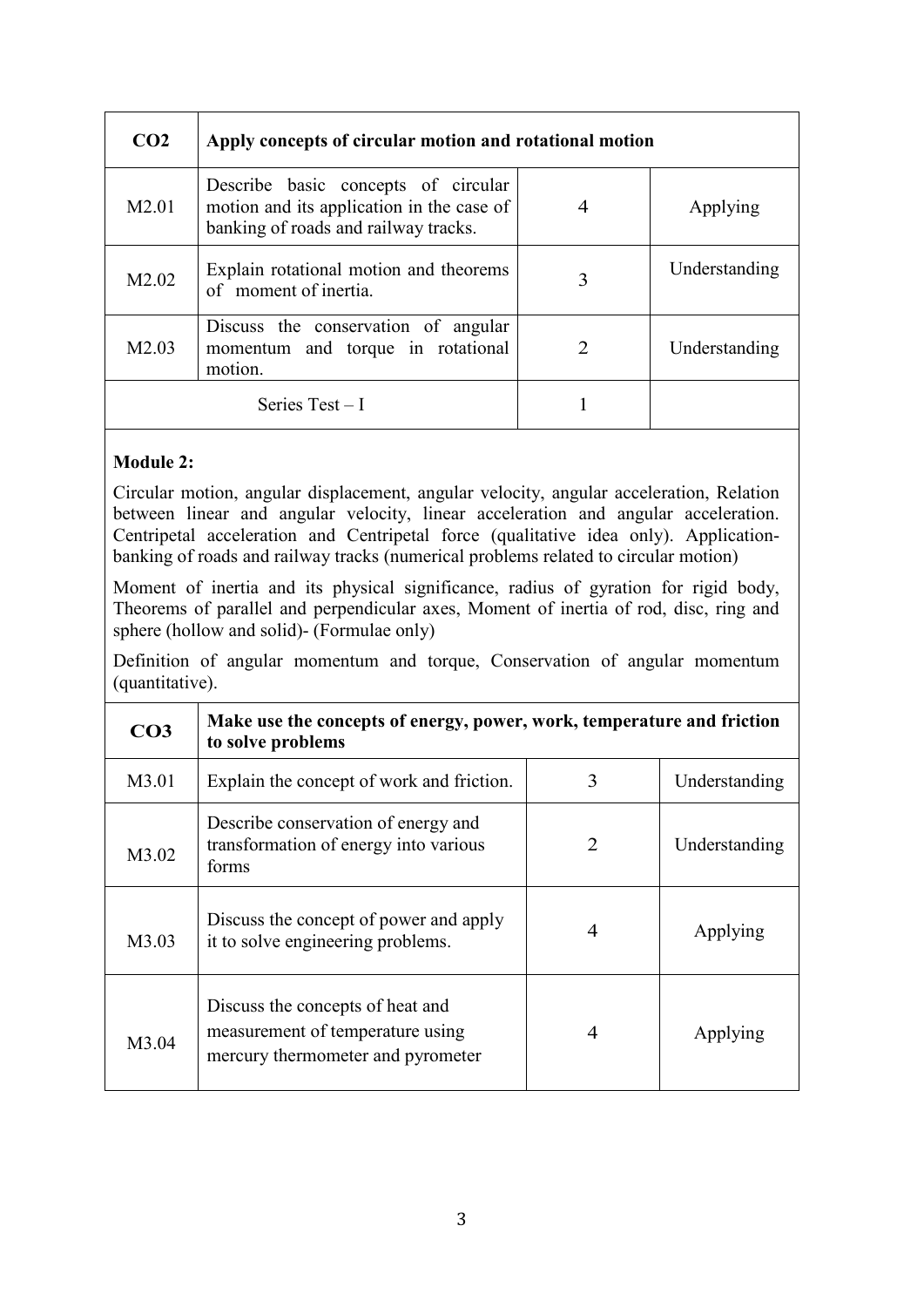# **Module 3:**

Definition of work and unit, Work done in moving an object on horizontal plane, Friction: definition, static friction, kinetic friction, laws of friction, methods of reducing friction and examples.

Energy and its units, kinetic energy, potential energy with examples. conservation of energy for freely falling bodies, Various forms of energy, transformation of energy (mention examples), Power- definition, power and work relationship, calculation of power (numerical problems related to energy and power).

Concept of heat and temperature, scales of temperature and their relationship (numerical problems relating various temperature scales), modes of heat transfer (conduction, convection and radiation with examples), specific heat of solids, measurement of temperature - Mercury thermometer and Pyrometer.

| CO <sub>4</sub>  | Use the theorems of fluid dynamics in atomiser and airfoil                                                    |                             |               |
|------------------|---------------------------------------------------------------------------------------------------------------|-----------------------------|---------------|
| M4.01            | Explain the basic concepts of elasticity and<br>apply it to calculate various elastic modulii<br>of materials | 4                           | Applying      |
| M4.02            | Discuss properties of fluids such as surface<br>tension and pressure.                                         | 2                           | Understanding |
| M4.03            | Define the term coefficient of viscosity and<br>explain Stoke's law                                           | $\mathcal{D}_{\mathcal{L}}$ | Understanding |
| M4.04            | Apply theorems of fluid dynamics to<br>explain the working of atomiser and air<br>foil                        | 4                           | Applying      |
| Series Test – II |                                                                                                               | 1                           |               |

#### **Module 4:**

Elasticity - definition of stress and strain, Hooke's law, modulii of elasticity (numerical problems).

Pressure - definition and units, atmospheric pressure, gauge pressure and absolute pressure.

Surface tension - concept, units, cohesive and adhesive forces, angle of contact, Ascent Formula (No derivation), mention two applications of surface tension, effect of temperature and impurity on surface tension.

Viscosity and coefficient of viscosity - Terminal velocity, Stoke's law. Hydrodynamics: Fluid motion, stream line and turbulent flow, Reynold's number (qualitative idea only), Equation of continuity (numerical problems of equation of continuity), Bernoulli's Theorem and its applications (air foil, atomizer).